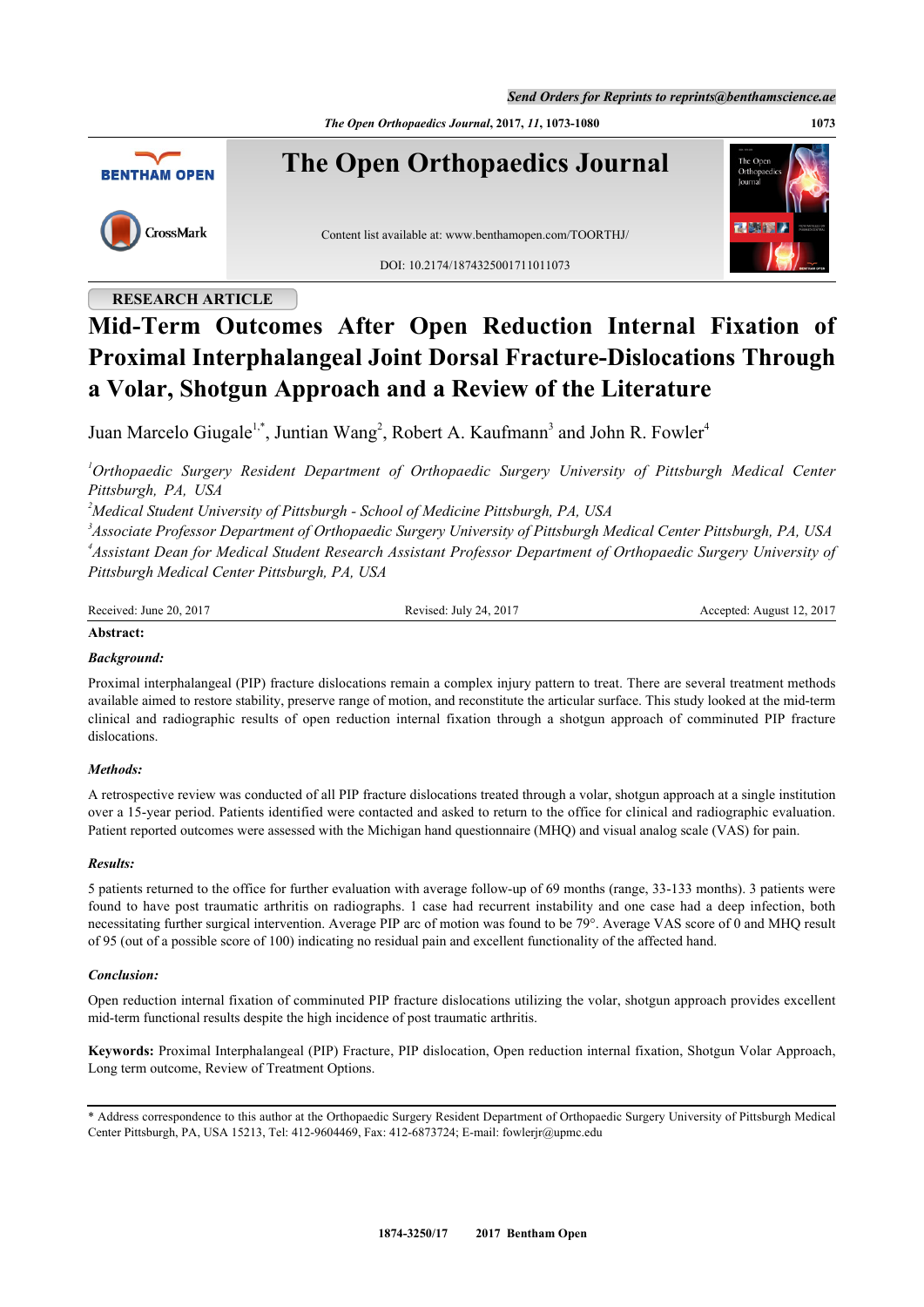## **1. INTRODUCTION**

Proximal interphalangeal joint (PIP) fracture dislocations continue to be a challenging fracture patterns to manage. If suboptimally treated, this injury complex can be potentially debilitating secondary to subsequent stiffness, pain, development of arthritis, and limited function of the affected digit.

Dorsal fracture dislocations are more common than volar dislocations and are considered unstable when the fracture fragment of the middle phalanx base is over 50% of the articular surface or more than 30° of flexion is required to maintain a reduced joint [\[1\]](#page-6-0). As described by Kiefhaber and Stern, the mantra of treatment involves restoring a congruent, stable joint throughout the arc of motion, restoration of the articular surface, and early range of motion [[2\]](#page-6-1).

A number of surgical options have been described for the treatment of unstable fractures including, external fixation, volar plate arthroplasty, hemihammate autograft, and open reduction internal fixation (ORIF) with mini screws, plates, and Kirschner wires. ORIF with mini-screws has been traditionally reserved for fractures with minimal comminution and articular impaction

Few studies have investigated the long term outcomes of ORIF treatment of dorsal fracture-dislocations of the PIP joint. This study reviews our experience with ORIF of PIP dorsal fracture-dislocations treated through a volar, shotgun approach with mini-screw fixation. The aim of this study is to determine the mid-term objective and subjective outcomes of patients who underwent this surgical procedure for PIP dorsal fracture-dislocations.

#### **2. MATERIALS AND METHODS**

After obtaining approval from the institutional review board, a search was conducted using CPT codes (26735: ORIF middle/proximal phalanx, 26747: open treatment articular fracture middle/proximal phalanx, and 26785: open treatment interphalangeal dislocation with or without external fixation) over a 15-year period (2000-2015).

Medical charts and radiographs were reviewed to identify patient demographics, injury complex, surgical procedure. The identified patients meeting inclusion criteria were asked to complete the Michigan Hand questionnaire, a validated instrument used to measure patient reported outcomes [[3](#page-6-2)]. These patients were also asked to return to the office for radiographs looking for the development of arthritis and clinical exam to evaluate range of motion and grip strength. Frequency counts and percentages for nominal variables and measures of central tendency (means, medians) were determined.

All surgeries were performed at a single institution. The surgical technique performed is as follows. A volar Brunner incision was utilized in most cases. The radial and ulnar neurovascular bundles were identified and protected. An incision was made through the A3 pulley. The A2-A4 were preserved. The volar plate was identified and usually found to be attached to the middle phalanx base fracture fragment.

The check-rein ligaments were carefully released. The middle phalanx was then hyperextended, into a shotgun position, exposing the entire articular surface. Articular comminution and impaction was visualized. Fracture fragments were reduced, held with small caliber K-wires and fixed with mini-screws. Once, the articular surface was restored, the volar plate was repaired with 3-0 vicryl suture in horizontal mattress fashion.

## **3. RESULTS**

12 patients with PIP dorsal fracture dislocations that underwent ORIF through a volar approach with mini-screw fixation were identified. These 12 patients were contacted and 5 patients returned to clinic for radiographic and clinical evaluation Average follow-up was 69.4 months (33-133 months). The demographics of these patients are seen in Table **[1](#page-1-0)**.

| Patient No. | Gender / Age<br>(years) |              | <b>Finger Involved Mechanism of Injury Injury and Surgery</b> | Time between<br>(days) | <b>Articular Involvement</b> | # of Fracture<br><b>Fragments</b> |
|-------------|-------------------------|--------------|---------------------------------------------------------------|------------------------|------------------------------|-----------------------------------|
|             | F/21                    | Left Small   | Soccer Injury                                                 |                        | $>50\%$                      |                                   |
|             | M/29                    | Left Middle  | Circular Saw Injury                                           |                        | $>50\%$                      |                                   |
|             | F/64                    | Left Small   | Ground-Level Fall                                             |                        | $>50\%$                      |                                   |
|             | M/56                    | Right Small  | <b>Bicycle Accident</b>                                       |                        | 50%                          |                                   |
|             | M/25                    | Right Middle | Punched a Wall                                                |                        | $>50\%$                      |                                   |

<span id="page-1-0"></span>

|  | Table 1. Patient demographics and preoperative radiographic findings. |  |  |  |
|--|-----------------------------------------------------------------------|--|--|--|
|  |                                                                       |  |  |  |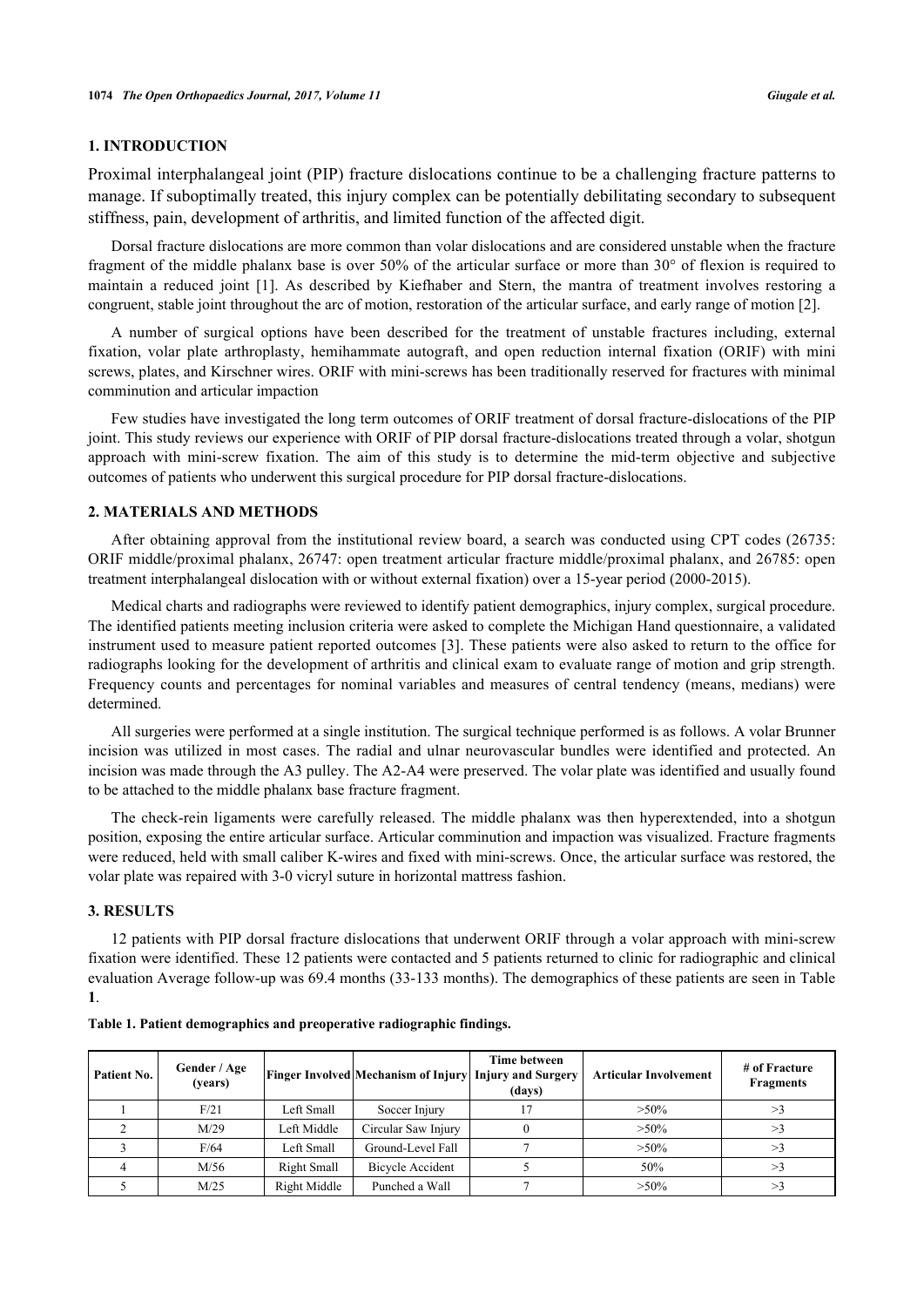4 out of 5 patients underwent surgical fixation within 7 days from injury. 1 patient attempted a short course of conservative treatment before undergoing surgical intervention 16 days after her injury.

4 out of the 5 injuries sustained their injury as the result of blunt trauma. One patient's injury was the result of a circular saw. This injury complex, unlike the other four included patients, involved transection of the ulnar and radial neurovascular bundles, the flexor and extensor tendons. In addition to open reduction internal fixation through a modified volar approach (utilizing the traumatic laceration), revascularization and tendon repairs were also performed.

<span id="page-2-0"></span>Radiographic evidence of arthritis, range of motion, and subjective outcomes are shown in (Table **[2](#page-3-0)**). (Figs. **[1](#page-2-0)**-**[3](#page-3-1)**) demonstrate a patient with restoration of the articular surface, while (Figs. **[4](#page-3-2)**-**[5](#page-3-3)**) show the development of post-traumatic arthritis in another patient.



**Fig. (1).** Patient 5 preoperative radiograph.



Fig. (2). Patient 5 lateral radiograph at final follow-up.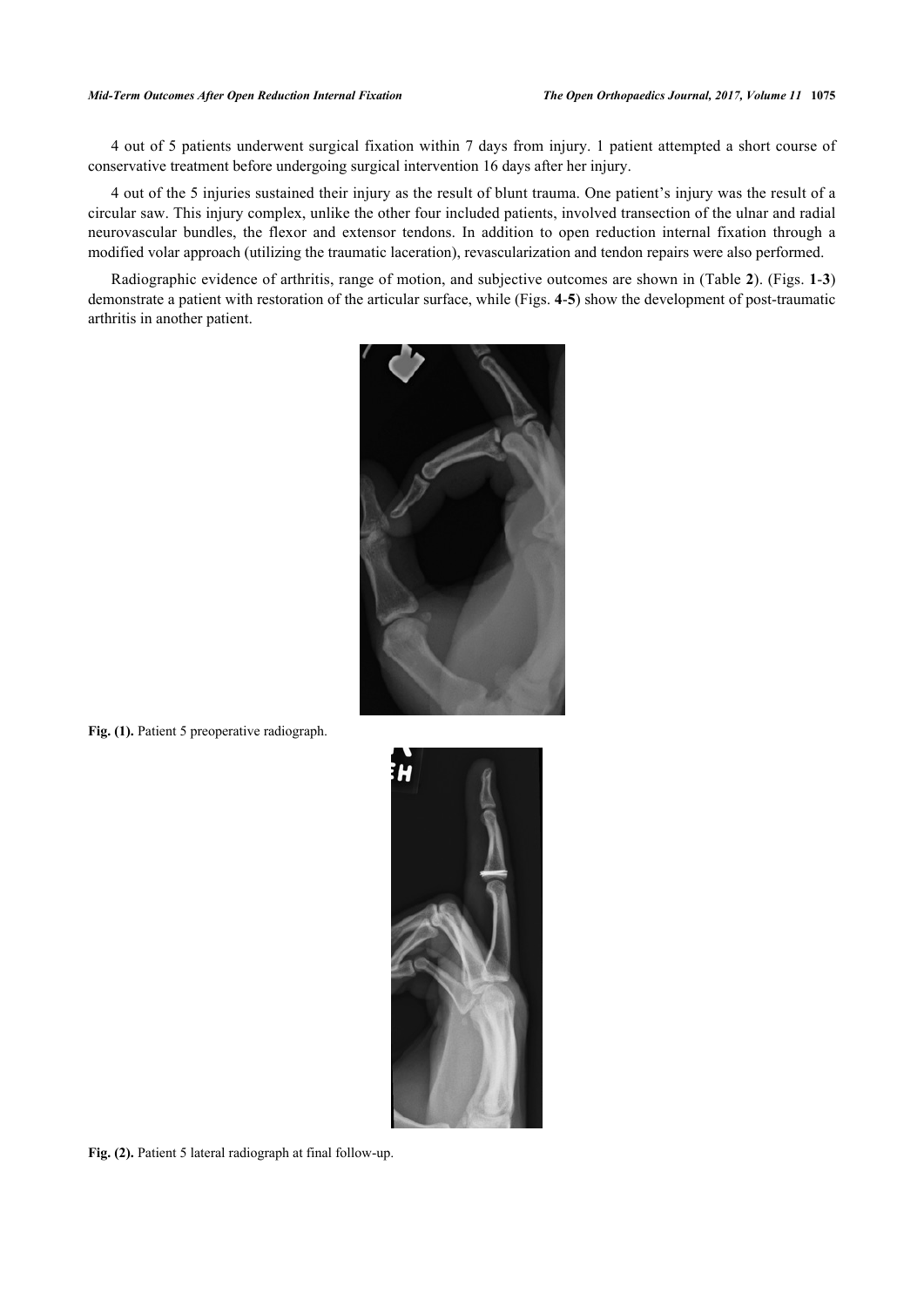<span id="page-3-1"></span>

| Patient<br>No | Finger<br>Involved | <b>Post-Operative</b><br><b>Complications</b> | <b>Follow-up</b><br>(months) | Radiographic<br><b>Presence of</b><br>Arthritis | <b>VAS</b><br>Pain<br>Level<br>$(0-10)$ | <b>MP</b><br><b>ROM</b><br>(°) | <b>PIP</b><br>ROM(°) | <b>DIP</b><br><b>ROM</b><br>(°) | <b>MHO</b><br>total<br>score<br>(Left) | <b>MHO</b><br>total<br>score<br>(Right) | Overall<br>ADL<br>(Left) | Overall<br>ADL<br>(Right) |
|---------------|--------------------|-----------------------------------------------|------------------------------|-------------------------------------------------|-----------------------------------------|--------------------------------|----------------------|---------------------------------|----------------------------------------|-----------------------------------------|--------------------------|---------------------------|
|               | Left Small         | Infection                                     | 33                           | None                                            | $\theta$                                | 90                             | 100                  | 90                              | 100                                    | 87                                      | 100                      | 100                       |
| 2             | Left Middle        | None                                          | 81                           | Moderate                                        | $\theta$                                | 90                             | 90                   | 45                              | 84                                     | 97                                      | 92                       | 95                        |
| 3             | Left Small         | Redislocation                                 | 40                           | Advanced                                        | $\theta$                                | 80                             | 60                   | 80                              | 96                                     | 96                                      | 100                      | 100                       |
| 4             | Right Small        | None                                          | 133                          | Moderate                                        | 0                                       | 75                             | 60                   |                                 | 95                                     | 99                                      | 100                      | 100                       |
|               | Right<br>Middle    | None                                          | 60                           | None                                            | 0                                       | 95                             | 85                   | 75                              | 100                                    | 97                                      | 100                      | 100                       |

<span id="page-3-0"></span>**Table 2. Patient radiographic, objective, and subjective results.**



Fig. (3). Patient 5 AP radiograph at final follow-up

<span id="page-3-3"></span><span id="page-3-2"></span>

Fig. (4). Patient 3 lateral preoperative radiograph.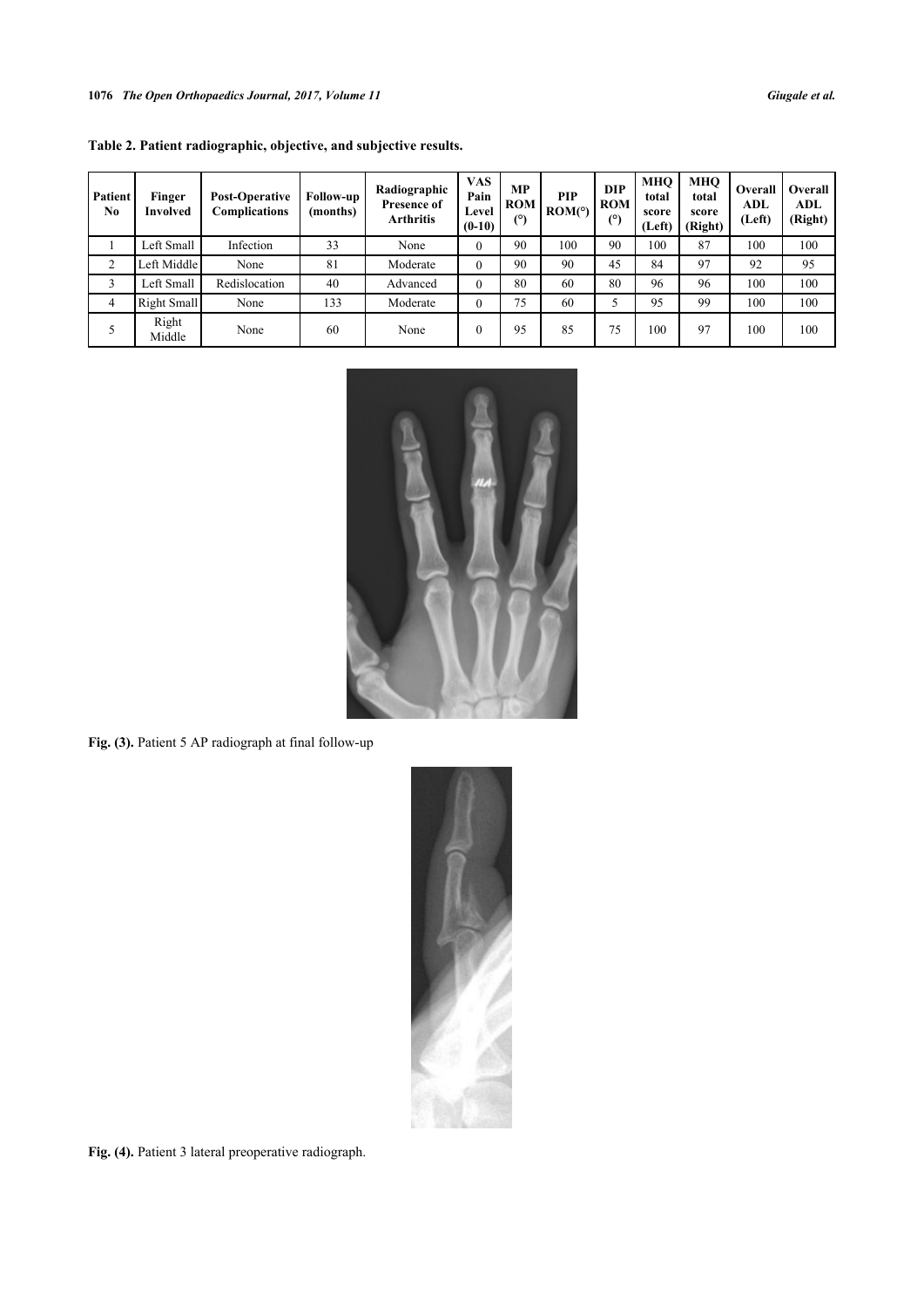

Fig. (5). Patient 3 lateral radiograph at final follow-up.

#### **3.1. Complications**

1 patient was diagnosed with a surgical site infection and underwent irrigation and debridement 16 days after the index procedure and was placed on 1 week of oral antibiotics. The hardware was left in place and the infection resolved without any further intervention.

1 patient was found to have an atraumatic redislocation of the PIP joint 1 week after index procedure. This patient was taken to the operating room and underwent open reduction. The fracture alignment at the time of the secondary procedure was found to be intact and the hardware unchanged. The patient was closely followed post operatively and had no further subluxation of the joint.

## **4. DISCUSSION**

The optimal treatment of comminuted PIP fracture dislocations is controversial. Several surgical options have been described including dorsal block pinning, external fixation, open reduction internal fixation. It is the philosophy of the authors that an attempt at anatomic reduction through a volar "shotgun" approach allowing to visualize the entire PIP articular surface is warranted even in highly-comminuted fracture dislocations.

Some authors believe that the volar approach is technically more demanding and feel that the extensive dissection of the volar tissues can lead to post-operative scarring and stiffness [[4\]](#page-6-3). One long-term outcome study of 21 patients with basal fractures of the PIP joint demonstrated that comminuted fractures had the poorest subjective results that did not improve or worsen with time [[5\]](#page-6-4). These authors observed a worse prognosis with comminuted and crushing injuries of the PIP and surgical intervention seldom improved results.

Ellis *et al.* evaluated 8 patients with PIP fracture dislocations treated with a dynamic external fixator [[6](#page-6-5)]. At an average of 26 month follow-up, 5 of these patients were found to have evidence of post-traumatic arthritis, but minimal pain (0.6) based on a Visual analog scale from 0-10. Average PIP range of motion was 89 degrees in this cohort. Badia *et al.* also reported on the results of 6 patients who underwent simple dynamic external fixator [[7\]](#page-6-6). Average PIP ROM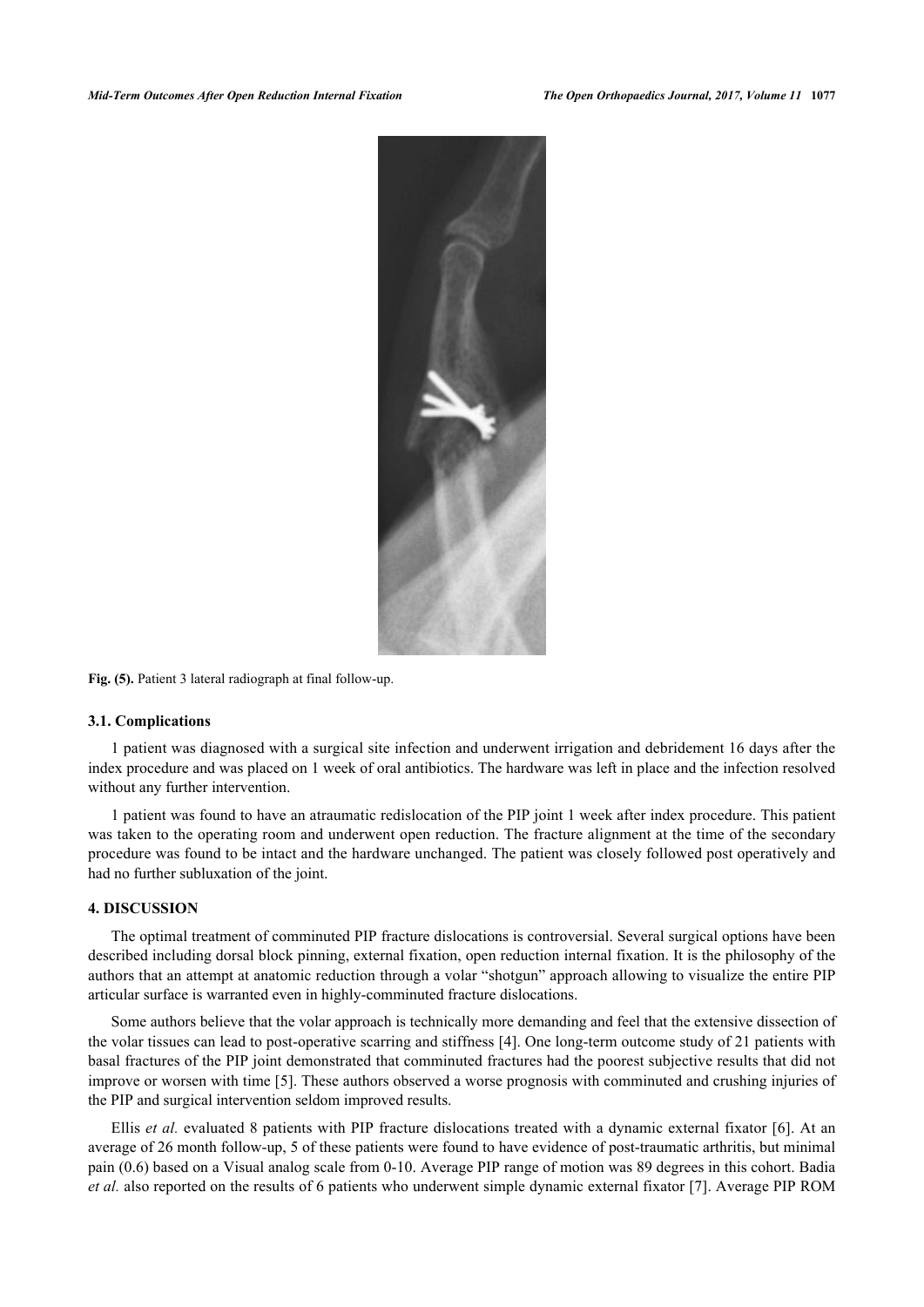was found to be 84 degrees and DIP ROM was 78 degrees.

Theoretical advantages of external fixation include distraction across the PIP joint, allow for healing without displacement force and fracture reduction through ligamentotaxis. It also allows for ROM beginning soon after application [[8\]](#page-6-7). However, external fixation has narrow indications for this injury complex. Primarily, the fracture must be reducible with manipulation and must stay reduced through a full arc of motion. The results of this study showed an average arc of motion of 79° with a 60% incidence of post-traumatic arthritis. While formal comparison analysis was not performed with the small number of patients in each series, we believe the ROM after ORIF to be comparable to that of external fixation and is not subject to the same narrow indications required to perform external fixation successfully.

Dorsal block pinning is another minimally-invasive treatment option for the treatment of PIP fracture dislocations. Waris *et al.* published the results of 16 patients treated with extension block kirchner wire and a prebent intramedullary pin [\[9](#page-6-8)]. With a mean 5-year follow-up, average PIP ROM 83°, minimal pain as displayed with a value of 1 on VAS, and DASH scores of 4 out of 100 – indicating little functional impairment.

A number of studies have reported outcomes on the use of the volar approach and fixation of PIP fracture dislocations. Cheah *et al.* reported their results of ORIF with volar miniplate and screw fixation for dorsal fracture dislocation PIP joint with an average 25 month follow-up [\[10\]](#page-6-9). Of the 13 patients included in the study, 4 required hardware removal, 3 of which were performed as part of secondary procedure to improve range of motion. While all fractures went on to union, 3 went on to develop post-traumatic arthritis and 1 patient had joint redislocation. This study found an average arc of PIP motion to be 75° and DIP arc of motion to be 65°. In another case series, Hamilton *et al.* reported on 9 patients who underwent ORIF of unstable PIP fracture dislocations using the same volar approach [[11\]](#page-6-10). With an average follow up of 42 months, the average arc of PIP motion was 70° and 3 of the 9 patients went on to develop degenerative joint disease.

Grant *et al.* reviewed 14 patients with fracture dislocations of the PIP joint with mini screw fixation using a volar approach[[12\]](#page-7-0). They demonstrated that those injuries treated sub-acutely (over 14 days from time of injury) had decreased PIP ROM (86° vs 100°) and had a higher incidence of joint re-subluxation (21% vs 0%). Regardless, all patients were overall satisfied with their outcome based on general questionnaire.

Deitch *et al.* published a case series of patients treated with open reduction internal fixation by a variety of techniques and approaches including trans-articular k-wires to maintain reduction for 3 weeks and found an incidence of 12.5% redislocation [\[13\]](#page-7-1). This complication was attributed to cases with articular fragments involving over 50% of the articular surface.

In comparison to the results listed above, this study demonstrated an average PIP arc of motion of 79° degrees and a redislocation incidence of 20%. No hardware removal or manipulations were performed. Despite the development of arthritis in 60% of cases, the average MHQ result was quite high (95 of 100) indicating a highly functional PIP joint.

There are limitations to this study. This is a small retrospective case series and only 5 of 12 patients were successfully recruited to return to clinic for radiographic and clinical evaluation. With this small cohort, statistical comparison across studies was not feasible. However, despite small numbers we were able to achieve a mid-term follow-up with an average of 69 months after surgery and utilized a validated patient reported outcome tool in the Michigan Hand Questionnaire.

## **CONCLUSION**

Our findings would indicate that the volar approach to complex, comminuted PIP fracture dislocations treated with mini-screw internal fixation without supplemental fixation provides comparable objective outcomes to other treatment options for this injury pattern. As such, even amongst a number of newer techniques and fixation strategies, we believe this procedure remains a useful tool in the treatment armamentarium of these injuries. Despite a high incidence of posttraumatic arthritis, patients report excellent outcomes and no significant dysfunction with activities of daily living.

#### **LIST OF ABBREVIATIONS**

| <b>CPT</b> | =   | (Current Procedural Terminology)            |
|------------|-----|---------------------------------------------|
| <b>DIP</b> | $=$ | (Distal Inter-Phalangeal)                   |
| DASH       | =   | Disabilities of the Arm. Shoulder, and Hand |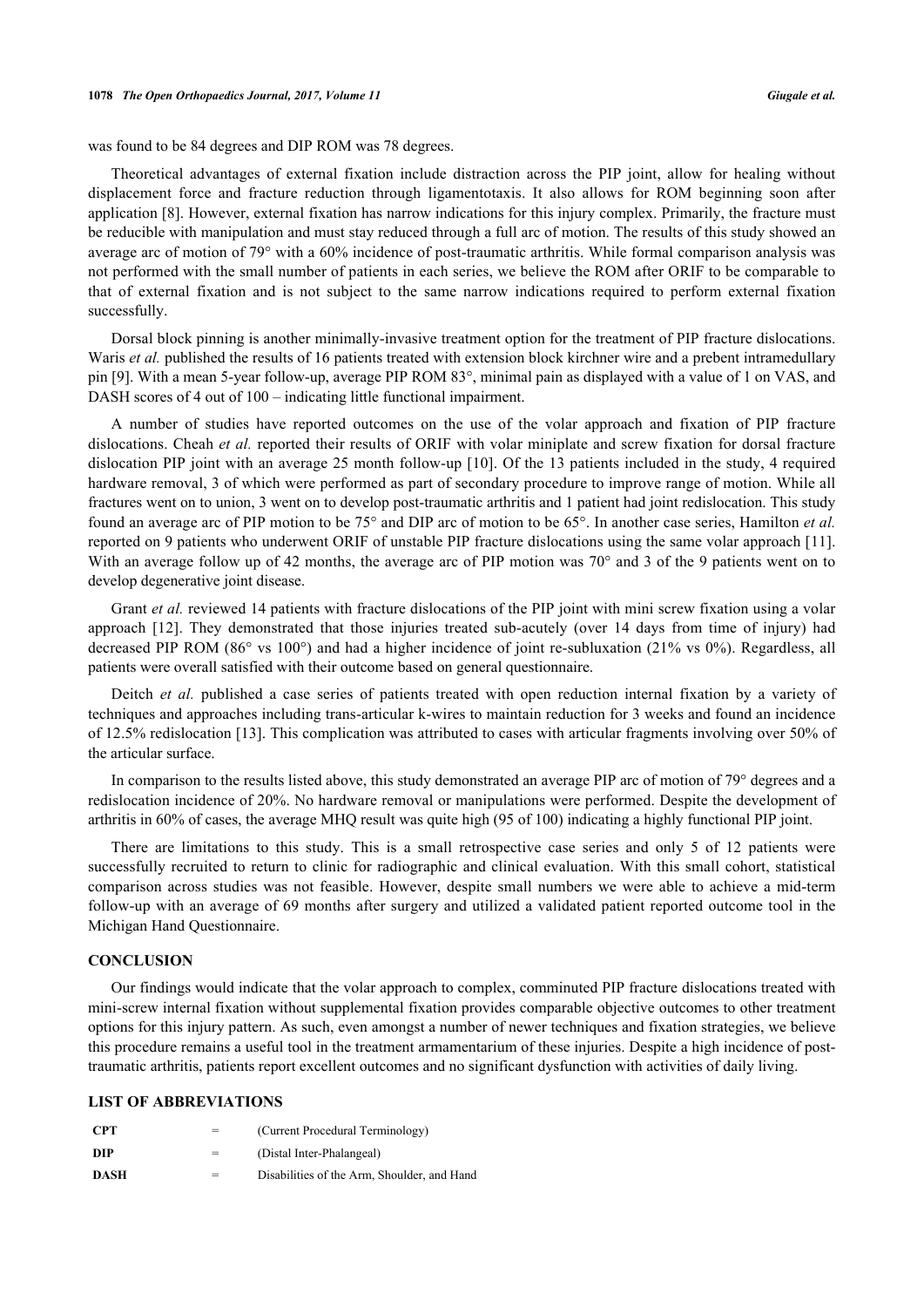| MHO         |   | (Michigan Hand Questionnaire)      |
|-------------|---|------------------------------------|
| <b>ORIF</b> |   | (Open Reduction Internal Fixation) |
| <b>PIP</b>  |   | (Proximal Inter-Phalangeal)        |
| <b>ROM</b>  |   | (Range of Motion)                  |
| VAS         | = | Visual Analog Scale                |
|             |   |                                    |

## **ETHICS APPROVAL AND CONSENT TO PARTICIPATE**

Not applicable.

## **HUMAN AND ANIMAL RIGHTS**

No Animals/Humans were used for studies that are base of this research.

### **CONSENT FOR PUBLICATION**

Not applicable.

## **CONFLICT OF INTEREST**

The authors declare no conflict of interest, financial or otherwise.

## **ACKNOWLEDGEMENTS**

Declared none.

### **REFERENCES**

- <span id="page-6-0"></span>[1] Williams RM, Kiefhaber TR, Sommerkamp TG, Stern PJ. Treatment of unstable dorsal proximal interphalangeal fracture/dislocations using a hemi-hamate autograft. J Hand Surg Am 2003; 28(5): 856-65. [\[http://dx.doi.org/10.1016/S0363-5023\(03\)00304-6\]](http://dx.doi.org/10.1016/S0363-5023(03)00304-6) [PMID: [14507519](http://www.ncbi.nlm.nih.gov/pubmed/14507519)]
- <span id="page-6-1"></span>[2] Kiefhaber TR, Stern PJ. Fracture dislocations of the proximal interphalangeal joint. J Hand Surg Am 1998; 23(3): 368-80. [\[http://dx.doi.org/10.1016/S0363-5023\(05\)80454-X\]](http://dx.doi.org/10.1016/S0363-5023(05)80454-X) [PMID: [9620177](http://www.ncbi.nlm.nih.gov/pubmed/9620177)]
- <span id="page-6-2"></span>[3] Chung KC, Pillsbury MS, Walters MR, Hayward RA. Reliability and validity testing of the Michigan hand outcomes questionnaire. J Hand Surg Am 1998; 23(4): 575-87. [\[http://dx.doi.org/10.1016/S0363-5023\(98\)80042-7\]](http://dx.doi.org/10.1016/S0363-5023(98)80042-7) [PMID: [9708370](http://www.ncbi.nlm.nih.gov/pubmed/9708370)]
- <span id="page-6-3"></span>[4] Liodaki E, Xing SG, Mailaender P, Stang F. Management of difficult intra-artciular fractures or fracture dislocations of the proximal interphalangeal joint. J Hand Surg [Br] 2015; 40E(1): 16-23. [\[http://dx.doi.org/10.1177/1753193414559464\]](http://dx.doi.org/10.1177/1753193414559464)
- <span id="page-6-4"></span>[5] O'Rourke SK, Gaur S, Barton NJ. Long-term outcome of articular fractures of the phalanges: An eleven year follow up. J Hand Surg [Br] 1989; 14(2): 183-93. [\[http://dx.doi.org/10.1016/0266-7681\(89\)90123-X](http://dx.doi.org/10.1016/0266-7681(89)90123-X)] [PMID: [2746119\]](http://www.ncbi.nlm.nih.gov/pubmed/2746119)
- <span id="page-6-5"></span>[6] Ellis SJ, Cheng R, Prokopis P, *et al.* Treatment of proximal interphalangeal dorsal fracture-dislocation injuries with dynamic external fixation: A pins and rubber band system. J Hand Surg Am 2007; 32(8): 1242-50. [\[http://dx.doi.org/10.1016/j.jhsa.2007.07.001\]](http://dx.doi.org/10.1016/j.jhsa.2007.07.001) [PMID: [17923310](http://www.ncbi.nlm.nih.gov/pubmed/17923310)]
- <span id="page-6-6"></span>[7] Badia A, Riano F, Ravikoff J, Khouri R, Gonzalez-Hernandez E, Orbay JL. Dynamic intradigital external fixation for proximal interphalangeal joint fracture dislocations. J Hand Surg Am 2005; 30(1): 154-60. [\[http://dx.doi.org/10.1016/j.jhsa.2004.07.019\]](http://dx.doi.org/10.1016/j.jhsa.2004.07.019) [PMID: [15680573](http://www.ncbi.nlm.nih.gov/pubmed/15680573)]
- <span id="page-6-7"></span>[8] Ruland RT, Hogan CJ, Cannon DL, Slade JF. Use of dynamic distraction external fixation for unstable fracture-dislocations of the proximal interphalangeal joint. J Hand Surg Am 2008; 33(1): 19-25. [\[http://dx.doi.org/10.1016/j.jhsa.2007.07.018\]](http://dx.doi.org/10.1016/j.jhsa.2007.07.018) [PMID: [18261660](http://www.ncbi.nlm.nih.gov/pubmed/18261660)]
- <span id="page-6-8"></span>[9] Waris E, Alanen V. Percutaneous, intramedullary fracture reduction and extension block pinning for dorsal proximal interphalangeal fracturedislocations. J Hand Surg Am 2010; 35(12): 2046-52. [\[http://dx.doi.org/10.1016/j.jhsa.2010.08.004\]](http://dx.doi.org/10.1016/j.jhsa.2010.08.004) [PMID: [20971582](http://www.ncbi.nlm.nih.gov/pubmed/20971582)]
- <span id="page-6-9"></span>[10] Cheah AE, Tan DM, Chong AK, Chew WY. Volar plating for unstable proximal interphalangeal joint dorsal fracture-dislocations. J Hand Surg Am 2012; 37(1): 28-33. [PMID: [22018477\]](http://www.ncbi.nlm.nih.gov/pubmed/22018477)
- <span id="page-6-10"></span>[11] Hamilton SC, Stern PJ, Fassler PR, Kiefhaber TR. Mini-screw fixation for the treatment of proximal interphalangeal joint dorsal fracturedislocations. J Hand Surg Am 2006; 31(8): 1349-54.